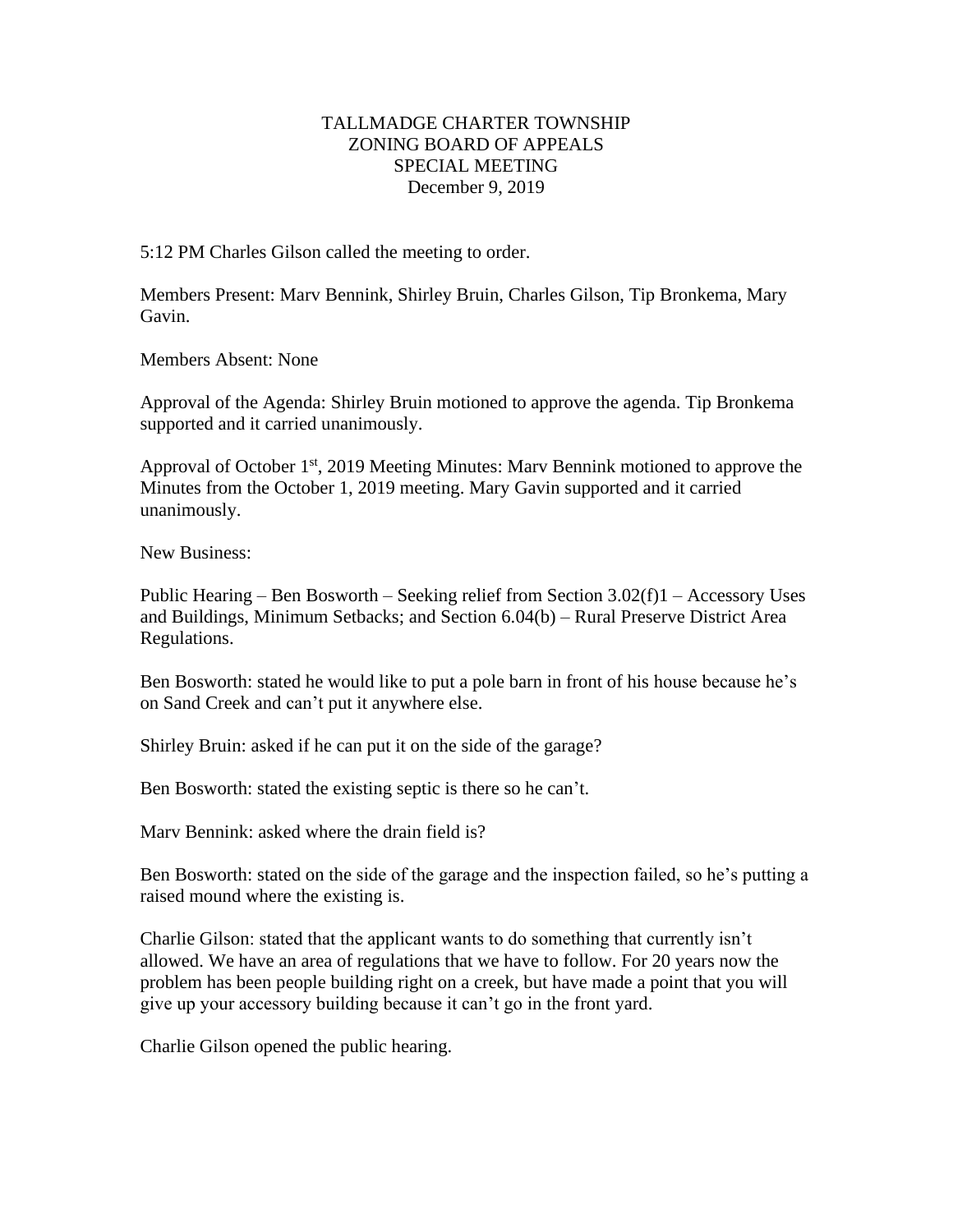Dave Kuiper -10455 Country Trial Court: stated he owned the lot next door and sold it, 7.3 acres. The total build able area is only about one acre. If they keep the drain field where it's at, the repaired drain field will touch his property. Having his property resurveyed.

Steve Dykstra – Midwest Properties of Michigan: stated he was contacted by Barb and Dave Kuiper to help sell their house. Pointed out property line between the two neighbors. Addressed public on Mr. Bosworth's failed septic inspection, and expressed the concern to get that repaired.

Dennis Byl - 10431 Country Trail Ct.: stated he's not sure where the pole barn will be placed. Dave's barn is in front of his house, but it is very nice. Not many houses in their neighborhood have barns in front of their houses. Concerned the building will be used as a business.

Al Davignon - 10425 Country Trail Ct.: Stated between Ben's pole barn and Dave's barn, that's all he's going to see is barns out of his house. Not looking to have construction traffic.

Marclyn Byl - 10431 Country Trail: Thinks the size of the barn is too large for their area. Believes the traffic is going to be a problem.

Eric Maring - 10419 Country Trail: Concerned about traffic. Requesting elevations and site plan of the proposed building.

Marv Bennink motioned to close the public comments. Tip Bronkema seconded and it carried unanimously.

Mary Gavin provided a motion to table the application until more information about the project is provided. Tip Bronkema seconded and it carried unanimously.

Next Applicant:

Midwest V, LLC – Seeking relief from Section 11.04(b)- C-2 General Commercial District Area Regulations; and Section 15.06(d)14 – Off-street Parking and Loading Requirements specifically Required Number of Parking Spaces.

Andrew Rossell – Civil Engineer with Milanowski & Englert Engineer and Survey. Met with Greg and Toby to introduce the project. The building is set on a size,  $70'x130'$ . Asking a reduction on parking spaces from 48 to 30. In the tenant's retail experience, they know they will not need more than 30. Second variance, is parking and building setbacks. They have an odd shaped parcel. Building setback has part of the building encroached and so does parking. The store does have one over the road semi delivery a week, which will be there early in the morning. Sales area is 7,263 square feet which equal the 48 spaces required parking spaces by ordinance standards.